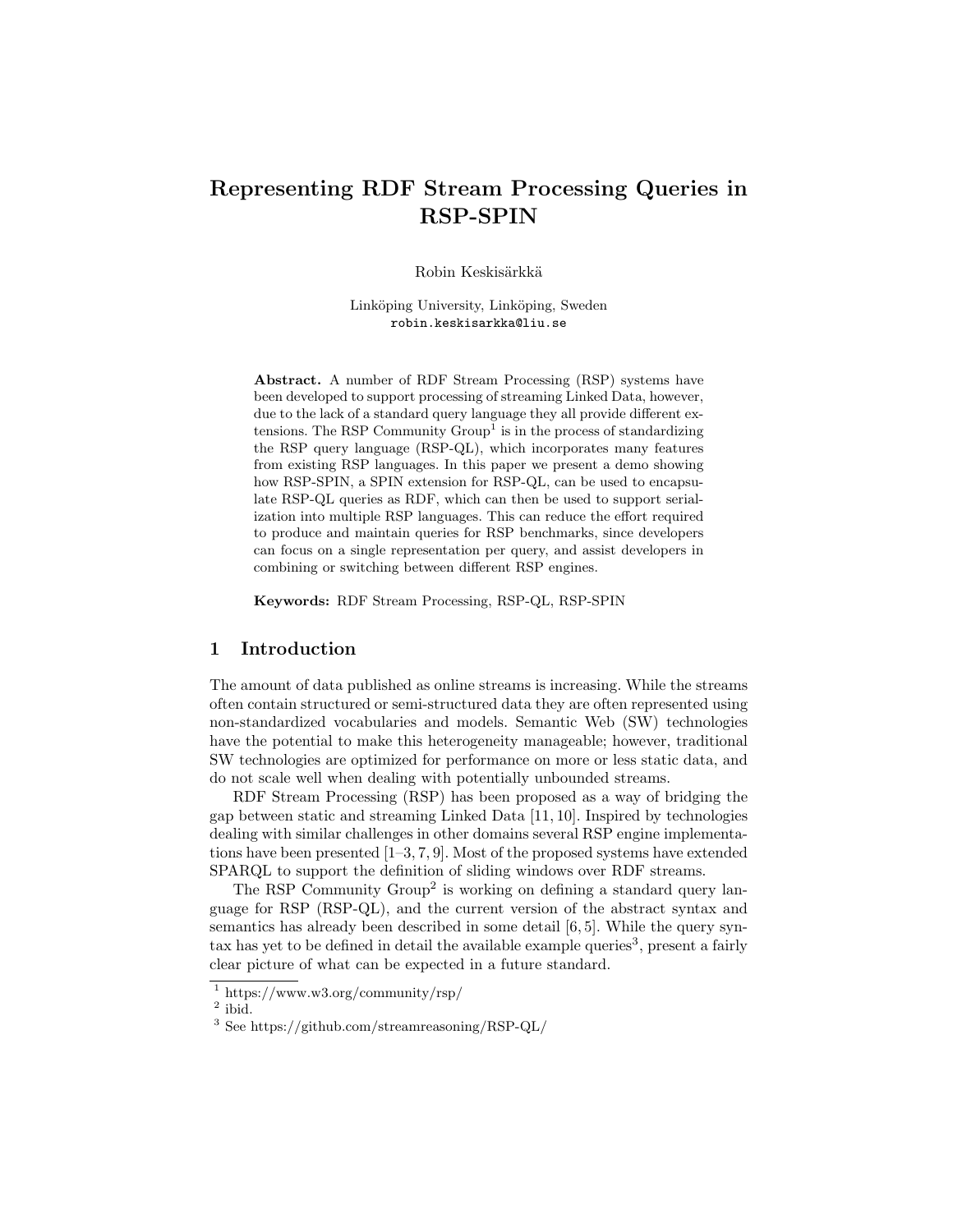The diversity of RSP implementations, and their corresponding languages, makes performance comparisons and switching between engines complicated. General benchmarks, focusing on different aspects of RSP processing, have been proposed [4, 8, 12], but comparisons also need to based on, for example, volume, velocity, necessary query features, and response-time requirements defined in actual use cases. Developing and validating any type of non-trivial query in a streaming context is usually both difficult and time-consuming. A major difficulty is that it is often not possible to predict the outcome of a query that is run against streaming data. Developers often spend considerable time on generating predicable data streams, or work against recorded data, to be able to compare results with some expected outcome. Additionally, a query expressed for one RSP engine is typically not compatible with another, and some validation step is required for each version of a query.

In this demo we show how RSP-SPIN, an extension of the SPIN Modeling Vocabulary<sup>4</sup>, can be used to represent RSP-QL queries in RDF. The demo shows how each query in the CSRBench [4] benchmark can be represented as an RSP-QL query, and we demonstrate serializers from RSP-SPIN to CQELS [7], C-SPARQL [2], and SPARQLstream [3].

## 2 Architecture and Implementation

Sharing and reusing queries is an important aspect in most contexts where people need to interact with structured data. Many relational databases support some form of stored procedures, which are ready-made parameterized queries that can be instantiated by simply providing the required parameters. Storing queries in such ways has several advantages compared to relying on the users to provide the queries. For example, stored queries dramatically lower the threshold for inexperienced users, can be used to protect against query injections, and to support access control. Stored queries also means that users to not have to have a detailed understanding of the underlying data models, or have any experience in crafting queries themselves.

The SPIN Modeling Vocabulary and the SPIN API was developed in part to provide this functionality for Semantic Web applications. SPIN allows queries to stored as RDF, and enables the representation of parameterized query templates, where query variables can be bound to specific values at runtime.

RSP-SPIN extends the functionality of SPIN to model RSP-QL. Since RSP-QL is based on SPARQL the number of changes made to the base model of SPIN is small, and most changes simply involve adding the appropriate properties, classes, and keywords to support the additional concepts introduced in RSP-QL. This means that compatibility with standard SPIN can be maintained.

RSP-SPIN and the RSP-SPIN API are released as open source<sup>5</sup>. The current version has excluded a some features that have been up for discussion in the RSP Group, which have yet to be discussed in sufficient depth. In particular the

<sup>4</sup> https://www.w3.org/Submission/spin-modeling/

<sup>5</sup> https://github.com/keski/rsp-spin/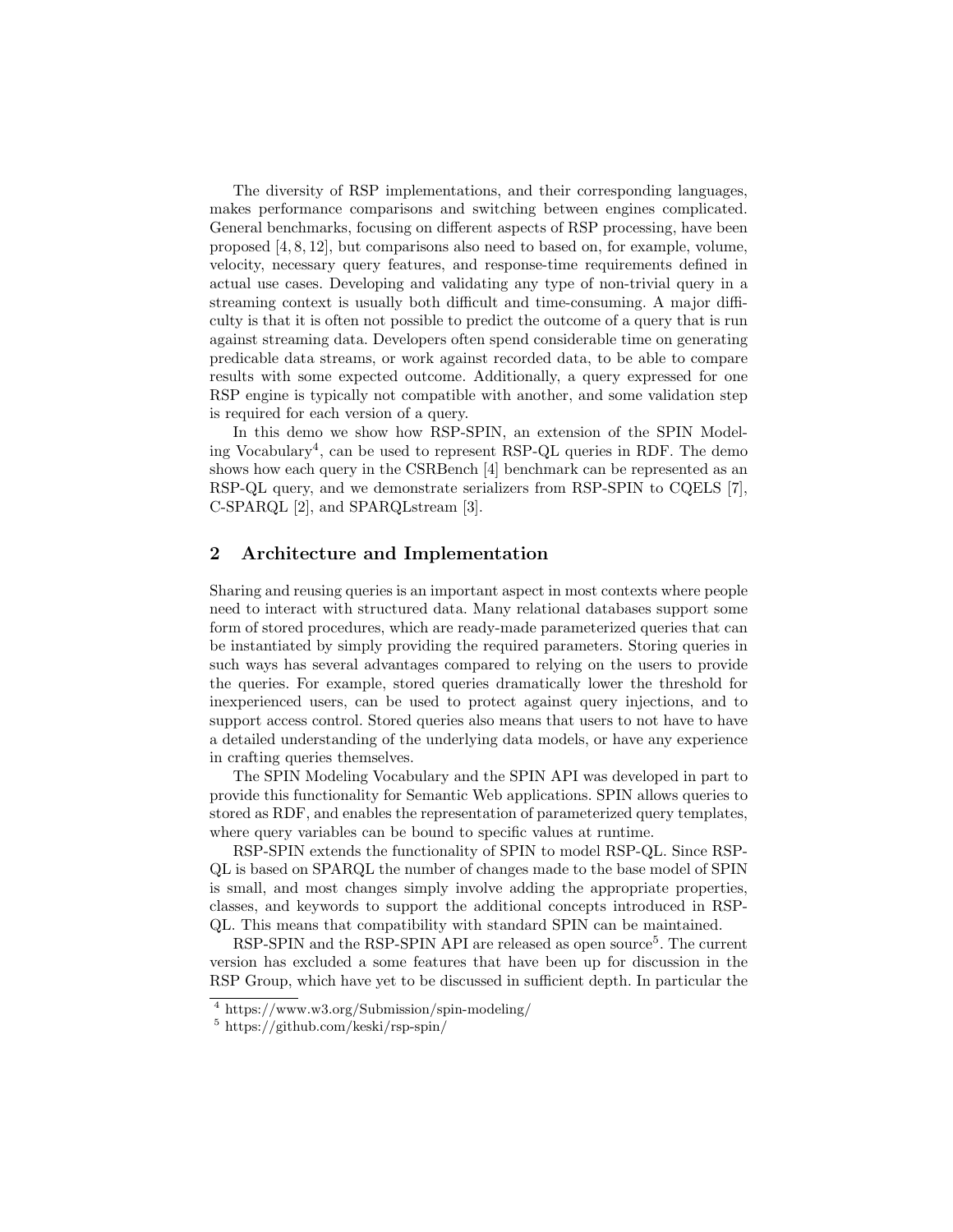excluded features include blank nodes for named graphs, and temporal patterns for Complex Event Processing.

The user interface provided for the demo can be seen in Figure 1. The queries are represented as RSP-SPIN, which can be serialized into any of the supported query languages. Activating the RSP-SPIN view displays the underlying RDF model. The user interface does not support user-defined parameters for templates, but this is demonstrated in the predefined queries and on the RSP-SPIN homepage<sup>6</sup>.

```
RSP-SPIN
            RSP-OL
                       COFLS
                                 C-SPAROL
                                             SPAROL stream
 1 PREFIX : < http://w3id.org/rsp/>
 2 PREFIX weather: <http://knoesis.wright.edu/ssw/ont/weather.owl#>
 3 PREFIX om-owl: <http://knoesis.wright.edu/ssw/ont/sensor-observation.owl#>
 4 PREFIX sens-obs: <http://knoesis.wright.edu/ssw/>
 6 REGISTER STREAM <http://w3id.org/rsp/q4> AS
8 SELECT (avg(?value) AS ?avg)
9 FROM NAMED WINDOW :w ON :s [RANGE PT4S STEP PT4S]
10 WHERE
11WINDOW: W
12{ ?obs om-owl:observedProperty weather:AirTemperature
13
           ?obs om-owl: procedure ?sensor .
14?obs om-owl: result ?res
15
           ?res om-owl:floatValue ?value
1617
       FILTER ( ?value > 80 )
18
     \rightarrow19
Parse
```
Load RSP-SPIN template CSRBench query4  $\frac{1}{2}$ 

Fig. 1. The user interface with a CSRBench query loaded. The supported formats for RSP-SPIN queries are CQELS, C-SPARLQ, SPARQLstream, and RSP-QL.

Switching between views displays the current query in different formats. The user can pick one of the predefined queries available in the drop-down menu at the bottom, containing the full set of CSRBench queries. The list also includes a few examples that illustrate the expressivity of RSP-QL and how the CQELS, C-SPARQL, and SPARQLstream serializers handle unsupported RSP-QL features. User defined queries can be parsed from any view containing a *parse* button. Pressing the button will pass the text to the web service, which will attempt to create a template for that query. If successful the newly created query will be loaded into the system and all views will be updated accordingly. The live demo is available at http://ontology.ida.liu.se:8680/iswc/rsp-spin/.

 $6 \text{ http://w3id.org/rsp/spin}$